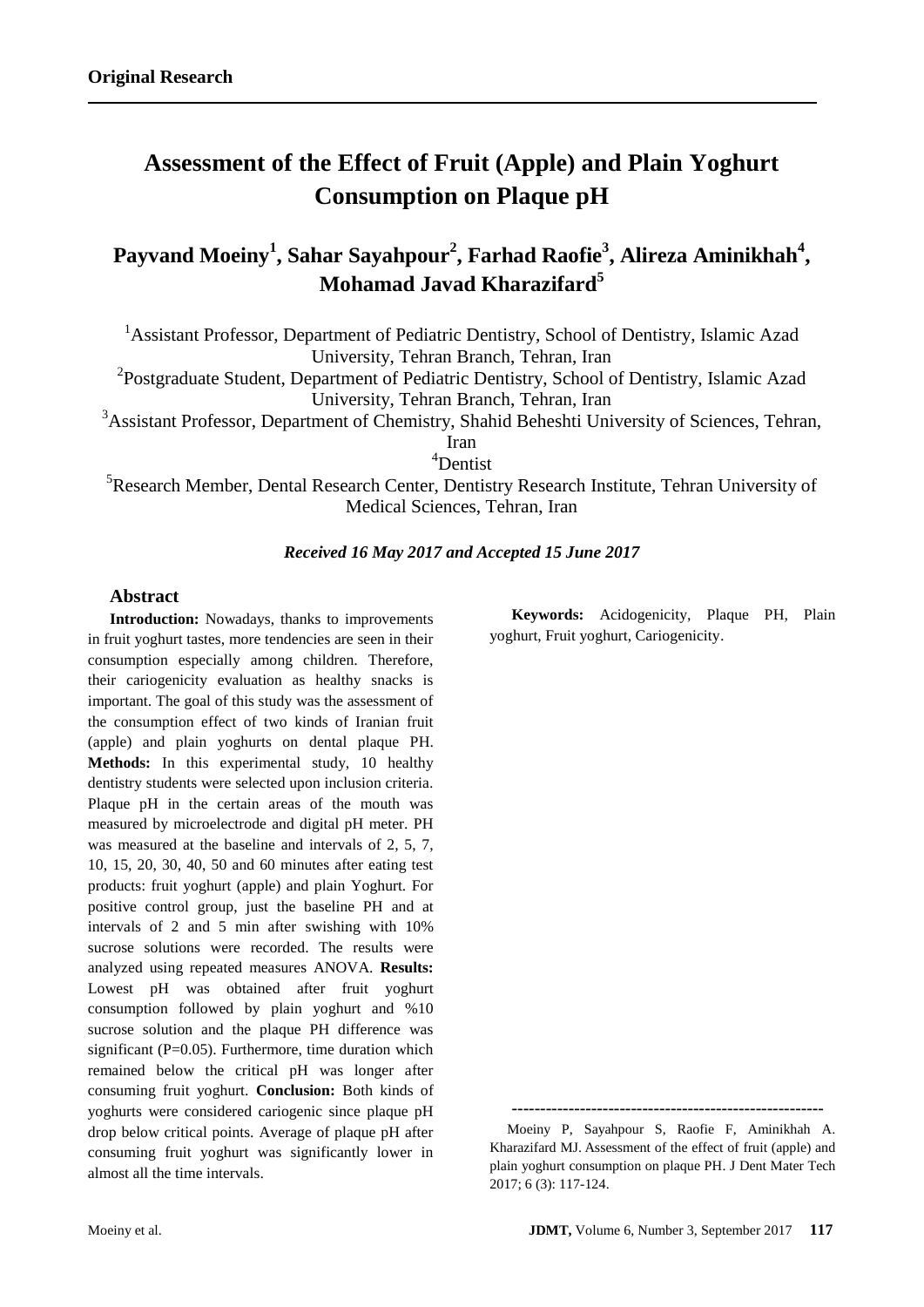#### **Introduction**

Nowadays, diet preferences have been changed enormously and more tendencies are seen in eating healthy foods and snacks. Yogurt and other dairy products are perceived to have important role in human general and dental health(1). Yogurt is highly nutritious and is an excellent source of protein, calcium, potassium, vitamins B2, B6 and B12(2). Moreover, some dairy products are containing probiotics, which may have favorable effect on the reduction of streptococcus mutans in dental plaque(3, 4).

The relative cariogenicity of foods and beverages has been evaluated using various methods comprises enamel surface topography, microhardness, saliva and plaque pH (5). Measurements of the dental plaque pH after eating foods have been widely used for estimating cariogenic potential of them(6) since typical changes in dental plaque pH, named as the Stephan response, occur after consuming sugar containing foodstuffs (7).

Recently, flavored fruit yogurts have been manufactured which have become popular especially among children. Some studies showed that fruit yogurts or yogurts with added sugar have acidogenic properties(8, 9). In contrast, in the another study no correlation was reported between the amount of sugar in yogurt and its acidogenicity(10). However, there are few reports on the cariogenicity of flavored yogurt products and since experimental procedures vary, generalizations must be guarded. Among the testing methods of acidogenicity, Microtouch is considered as reliable one(11, 12).

Although fruit yogurts have been introduced as healthy snacks, there is no data about the cariogenicity of Iranians' yogurt. Hence, this study was conducted with the objectives to compare the consumption effect of plain and fruit yogurts on plaque pH at different time intervals.

#### **Materials and Methods**

The study was performed in the Department of Pediatric dentistry of Islamic Azad University, Dental Branch of Tehran. It was a single-blind randomized crossover trial study. Ethical approval was granted by the Ethics Committee of the University. Ten dental students by the mean age of 27.1±3.58 (range from 25 to 32 years) voluntarily participated in the study and informed consent was received from them. The sample size was determined according to Şaroğlu et al. (8). And assuming  $\beta=0.2$  with 2-level factorial in Minitab software.

All the participants were healthy and had no systemic disease in their medical history. They had good oral health, normal salivary flow rate, complete

natural dentition, no orthodontic and prosthodontics appliance and no history of drug consumption. Moreover, they were examined not to have any pathologic lesions, faulty dental restorations, current dental caries activity or fluoride releasing restorations. Individuals with milk protein allergies or the history of antibiotic intake two weeks prior the study were excluded(13). Volunteers were examined not to have any filling at distal surface of second premolar and mesial surface of first molar. For verifying normal salivary flow rate, whole stimulated salivary flow rates were analyzed in all participants, not to be less than 1ml/min. Furthermore, salivary streptococcus mutans and lactobacillus count were determined by using a caries risk test kit (CRT-bacteria; Ivoclar-Vivadent, Liechtenstein) and it should be equal or higher than  $10<sup>5</sup> CFU/ml(14)$ . The buffering capacity of saliva also investigated to be normal by using CRT buffer test strip (CRT Buffer, Ivoclar-Vivadent, Liechtenstein).

To enhance the constancy of conditions, the subjects were carefully instructed to use the same oral hygiene procedure. Therefore, all the participants brushed their teeth with similar toothbrush and dentifrice 3 weeks prior the study until the end of the experiment. Furthermore, for equalization of salivary fluoride level, the use of any other fluoridated product was prohibited(15).

To provide conditions for dental plaque to reach adequate acid production, as well as preventing any conflicts with volunteers dental and periodontal health, they were asked not to perform oral hygiene procedures, including brushing, flossing and using antimicrobial mouthwashes, for 48 hours and not to eat or drink(except water) at least 2 hours prior the experiment session(16). In the first week, each subject was assigned randomly in three groups, consisted of 2 groups of 4 and 1 group of 2 volunteers using convenient sampling. In this study, two test materials (yogurt) and 10% sucrose solution (positive control) were coded from A to C. In every session a recently opened pack of yogurt or fresh 10% sucrose solution were prepared for each participant. Therefore, a total amount of 10cc of the yogurt or 10% sucrose solution was given to each volunteer in a disposable glass. The intervention for each group was carried out in 3 sessions during 3 consecutive weeks. One week interval was considered as the wash out period. After dividing the subjects in the first week randomly, the following sequence was used for other sessions: A-B-C, B-A-C and C-A-B. The content and ingredients of products are presented in Table 1 according to their labeling. Test materials included: A: fruit yogurt (apple), B: plain yogurt and C: 10% Sucrose solution (positive control). In every session, first, a baseline dental plaque pH in all groups was measured by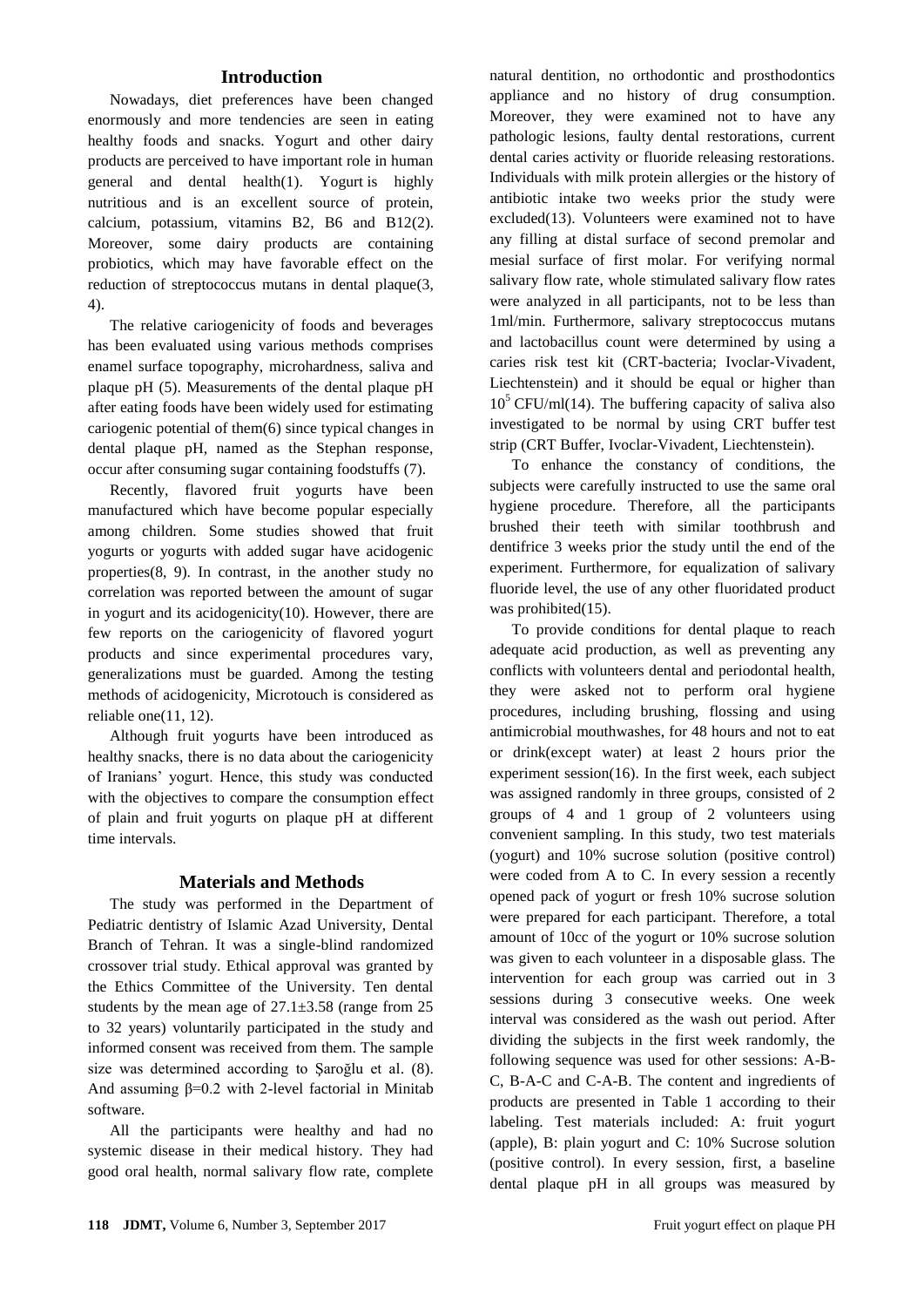Metrohm microelectrode (Metrohm, Switzerland, LL micro glass electrode). So the reference electrode connected to a pH meter (Metrohm, Switzerland), was placed at the contact point between the first molar and second premolar in each of four quadrants of the mouth. At this part, the patients were asked to keep 10% sucrose syrup in their mouth for 2 minutes and then spit out (6). Then the plaque pH values were measured at 2 and 5 min after swishing with 10% sucrose solution. Afterwards, subjects were asked to keep 10cc of the test material (A or B) in their mouth for 2 minutes and then swallow it. Plaque pH was measured at intervals of 2, 5, 7, 10, 15, 20, 30, 40, 50 and 60 minutes at the abovementioned sites. For positive control group, just the baseline pH and at intervals of 2 and 5 min after swishing with 10% sucrose solutions were recorded. It should be

mentioned that the operator who recorded the plaque pH, was blind to the type of the consumed products.

Furthermore, it should be noted that the microelectrode was calibrated by 3 mol/L KCL solution with pH of 7. Moreover, the 2% glutaraldehyde solution for 20 min was used for electrodes disinfection(8).

The mean pH in each session was determined in all quadrants according to three test materials. The results were analyzed using repeated measures ANOVA and P<0.05 was considered statistically significant. The time spent below PH=6 was compared between the three groups using Kruskal-Wallis and Dunn multiple comparison test. The SPSS version 16 was used for statistical analysis.

|  | Table 1. Fruit (apple), plain yogurt and sucrose solution ingredients |  |
|--|-----------------------------------------------------------------------|--|
|--|-----------------------------------------------------------------------|--|

|                         | Fruit (apple) yogurt | <b>Plain yogurt</b> | <b>Sucrose Solution</b> |
|-------------------------|----------------------|---------------------|-------------------------|
| Fat                     | 2.5%                 | 2.5%                | -                       |
| Dry matter              | 16.5%                | 10.8%               | -                       |
| Protein                 | 3%                   | 3.8%                | -                       |
| <b>Mineral elements</b> | 0.7%                 | $0.7 - 1\%$         | -                       |
| <b>Sucrose</b>          | 6%                   | $\overline{a}$      | 10%                     |
| Water                   |                      | $\overline{a}$      | 90%                     |
| PH                      | 4                    | 5.6                 |                         |

Ingredients per serving size (100 gr)

#### **Results**

Ten dentistry students by the mean age of  $27.1 \pm 4.9$ participated in this single-blind randomized crossover trial study. The results of mean plaque pH changes analysis before and at certain intervals after the consumption of test materials using Repeated Measure ANOVA are presented in Table 2 and figure 1.

Carry over and the time effect was evaluated and they had not significant effect on the results.

The results of current study revealed that consumption of fruit yogurt had the greatest effect on decreasing the plaque pH in the majority of tested time points. In contrary, plaque pH following consumption of 10% sucrose solution was highest in most of the time points and the effect of plain yogurt was in between the mentioned test materials. There was a statistically significant difference in mean plaque pH values according to test materials at different time intervals  $(P<0.05)$ .

According to table 2, plaque pH started to drop after consumption of fruit and plain yogurt and reached

its minimum within ten minutes, then it increased gradually but it had not recovered to the preexperimental level. Consuming sucrose solution decreased pH level very quickly and caused to reach its lowest amount in 7 minutes, then it increased gradually and recovered to the basic level in the experimental period.

Table 3 shows maximum drop of PH level (max ∆PH) and the minimum amount of PH following the consumption of test materials. Furthermore, the time spent below the critical pH level following consuming test materials was reported in table 4. In fruit yogurt group, this time period was statistically higher than plain one  $(P<0.001)$  and also it was significantly higher in plain yogurt than sucrose solution (P<0.001).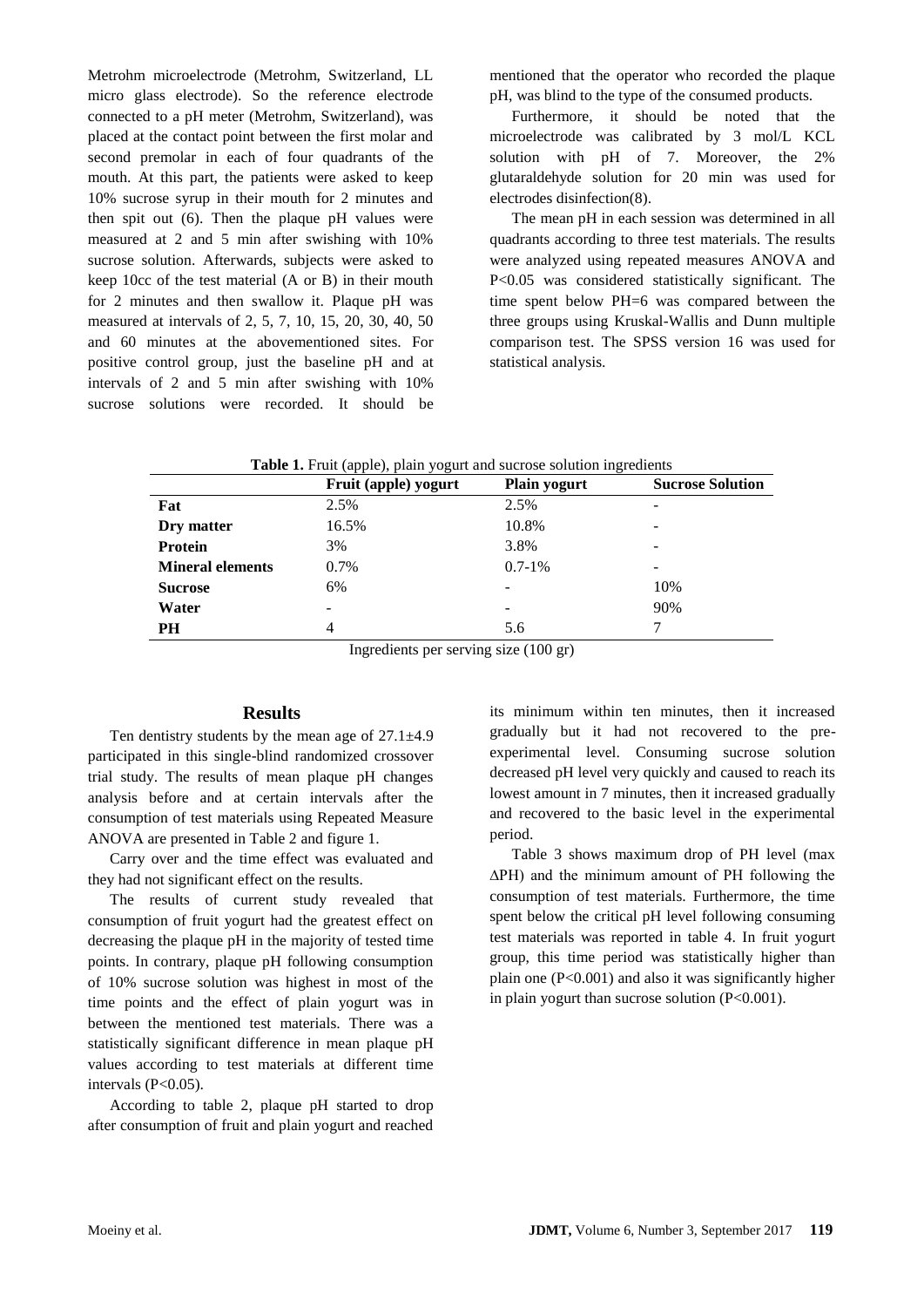| Time(min)      | Fruit yogurt (apple) | <b>Plain yogurt</b> | 10% Sucrose      | P Value    | <b>Comparison of</b> |
|----------------|----------------------|---------------------|------------------|------------|----------------------|
|                | Group A              | <b>Group B</b>      | solution Group C |            | groups data          |
| $\theta$       | $6.51 \pm 0.84$      | $6.42 \pm 0.39$     | $6.61 \pm 0.57$  | $0.039*$   | $A=B < C$            |
| $\overline{2}$ | $6.19 \pm 0.79$      | $6.21 \pm 0.68$     | $6.32 \pm 0.70$  | 0.185      | $A=B=C$              |
| 5              | $5.87 \pm 0.76$      | $6.01 \pm 0.74$     | $6.03 \pm 0.70$  | $0.037*$   | $A < B = C$          |
| $\overline{7}$ | $5.71 \pm 0.86$      | $5.80 \pm 0.87$     | $5.96 \pm 0.45$  | $0.012*$   | $A=B < C$            |
| 10             | $5.50+0.79$          | $5.75 \pm 0.88$     | $6.04+0.63$      | $< 0.001*$ | A < B < C            |
| 15             | $5.61 \pm 0.79$      | $5.84 \pm 0.80$     | $6.07+0.67$      | $< 0.001*$ | A < B < C            |
| 20             | $5.79 \pm 0.63$      | $6.10\pm0.67$       | $6.29 \pm 0.65$  | $< 0.001*$ | A < B < C            |
| 30             | $6.12+0.69$          | $6.29+0.63$         | $6.47+0.64$      | $0.012*$   | A < B < C            |
| 40             | $6.21 \pm 0.98$      | $6.41 \pm 0.59$     | $6.36 \pm 0.60$  | $0.013*$   | $A < B = C$          |
| 50             | $6.34 \pm 0.75$      | $6.43 \pm 0.60$     | $6.39 \pm 0.64$  | 0.261      | $A=B=C$              |
| 60             | $6.44 \pm 0.73$      | $6.54 \pm 0.64$     | $6.52 \pm 0.79$  | 0.281      | $A=B=C$              |

**Table 2.** Comparison of mean plaque PH ( $+SD$ ) between three groups at different time intervals

\*P Value<0.05, significant

P Value>0.05, not significant



**Figure 1.** Mean plaque PH following consumption of Sucrose solution, Fruit and Plain yogurt at different time points

**Table 3.** Maximum PH level drop (max ∆PH) and the minimum amount of PH following the consumption of test

|                      | $maximum \Delta PH$ | <b>Minimum PH</b> |
|----------------------|---------------------|-------------------|
| Fruit yogurt(apple)  | $1.01 \pm 1.74*$    | $5.50 \pm 0.79*$  |
| Plain yogurt         | $0.67 \pm 1.7$      | $5.75 \pm 0.88*$  |
| 10% Sucrose solution | $0.65 \pm 1.61$     | $5.96 \pm 0.45*$  |
| P Value              | 0.05                | 0.05              |

P Value>0.05, not significant

| <b>Table 4.</b> Time (min) spent below pH 6.0 for all of the test products |                                                |                                        |                                         |
|----------------------------------------------------------------------------|------------------------------------------------|----------------------------------------|-----------------------------------------|
|                                                                            | <b>Fruit yogurt</b> (apple)<br>Group $A(n=10)$ | <b>Plain yogurt</b><br>Group $B(n=10)$ | 10% Sucrose solution<br>Group $C(n=10)$ |
| Time (min) spent below<br>pH 6.0                                           | $22.5 + 3.21$                                  | $12.82 + 3.64$                         | $0.05 \pm 0.28$                         |
|                                                                            |                                                |                                        |                                         |

| Table 4. Time (min) spent below pH 6.0 for all of the test products |  |
|---------------------------------------------------------------------|--|
|---------------------------------------------------------------------|--|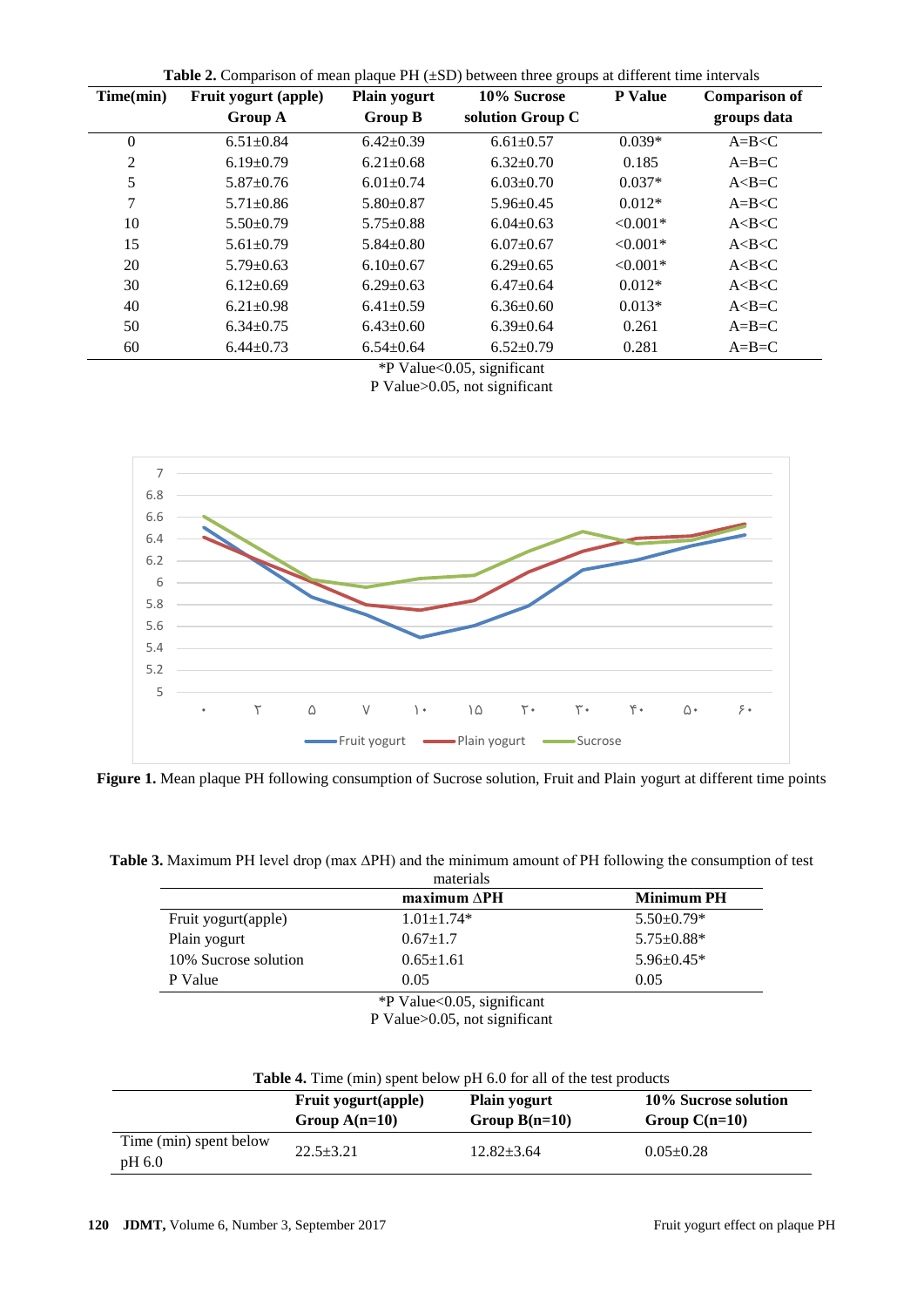#### **Discussion**

The current study revealed that the fruit yogurt had greater impact on reduction of dental plaque pH in most of the time points. The plain yogurt placed in second rank and 10% sucrose solution was in next level. From the minute 2, the plaque pH decreased following consumption of all studied products. In the minute 5, the reduction of pH due to fruit yogurt was significantly more than other materials. Additionally, from this moment in fruit yogurt group, the dental pH fell to the degree below the critical limits. From the minutes 5 to 50, the reduction of dental plaque pH due to the consumption of fruit yogurt were more than plain yogurt and sucrose solution in all the minutes of study. Near the minutes 10, the plaque pH raised to recovery pH following sucrose consumption but in both yogurt groups it continuously decreased and showed the maximum downfall. Near the minute 20, plaque pH after consumption of both types of yogurts began to recover. So from the minute 20 in the plain yogurt group and from the minute 30 in the fruit one, plaque pH achieved the higher level than critical limits but as demonstrated in the table 2, even at the final minutes after consumption of both yogurts specifically fruit one, significant difference existed with baseline pH.

Another criteria which was evaluated in this study was the period of time that plaque pH remained below the critical limits. This critical pH is not constant, because the levels of calcium and phosphate in plaque fluid vary among individuals and also in different sites of the mouth in each individual(17). According to some researches, the plaque pH below 5-6 was supposed as the danger zone for initiation of enamel demineralization(18, 19). In this study, pH=6 was considered as the critical pH to be more conservative for assessment of the acidogenicity of snacks(5,6,14). Due to our study, the time interval that pH remained below the critical level following consumption of fruit yogurt was 1.7 times more than plain one. Moreover, it should be mentioned that the plaque pH drop below the critical level following consuming 10% sucrose solution was not significant.

Şaroğlu Sönmez et al. investigated the effect of white cheese and sugarless yogurt on plaque acidogenicity(8). According to their results, in consistent with our findings, plain yogurt did not lower the plaque pH below 5.7 and the maximum drop of pH was occurred in the minute 10. But in our research, the time interval that plaque PH descended below the critical level was lower than theirs (12.82 min in comparison to 19.7 min). Furthermore, regarding the plain yogurt consumption the plaque PH was reduced to less than the critical limits in the minute 1 in Şaroğlu Sönmez et al. but in the minute 7 in ours. These

differences could be interpreted by dissimilarity of test materials pH. The yogurt in their study was more acidic (4.3 vs. 5.6) which led to the rapid and longer downfall in dental plaque pH.

However, it should be bear in mind that the demineralization effect of foods and beverages cannot be attributed just to the pH. Other factors should also be considered, including the physical and chemical properties that affect the adhesion of microorganisms to the dental surface, the stimulation of salivary flow, the buffering capacity and the presence of fluoride, calcium and phosphate(20).

Ferrazanno et al. investigated the protective effect of yogurt extract on tooth enamel demineralization(21). The results demonstrated that casein phosphopeptides (CPP) of yogurt had an inhibitory effect on demineralization and promoted the remineralization of dental enamel. This in vitro analysis was relatively in contrary with current study, since dental plaque pH was considerably decreased below the critical level due to yogurts consumption which would lead to enamel demineralization. This contradiction could be interpreted with differences in study design (in vitro) and test material (soluble fraction containing the CPPs was separated by centrifugation). However, from this study, it was postulated that besides pH, protective mechanisms could affect buffering, salivary stimulation, reduction of bacterial adhesion, reduction of enamel demineralization, and promotion of remineralization by casein and ionizable calcium and phosphorus.

Caglar et al. evaluated dental erosion in an Istanbul public school. Of subjects who consumed fruit yogurt, 36% showed dental erosion. This study revealed that although milk products were rich in calcium and phosphate content and this would inhibit demineralization, product's pH would be important(22).

Due to another in vitro study results, fluoride levels were the same for all tested fruit yogurts, and the saturation degrees of hydroxyapatite and fluorapatite was positive, indicating supersaturation. Furthermore, they stated that fruit yogurt had no erosive potential, but more clinical trial studies would be required for generalization(23).

Jenson and coworkers reported that dairy products with the exception of sweetened yogurt reduced the amount of dentin demineralization and also actual reminaralization of enamel caries-like lesions were detected(24). This was ,to some extent, in consistent with our results since apple yogurt group remained 1.7-fold period of time below critical PH. Interestingly, Jenson et al. stated that the lesion body showed a net increase in mineral content even in fruit yogurt group.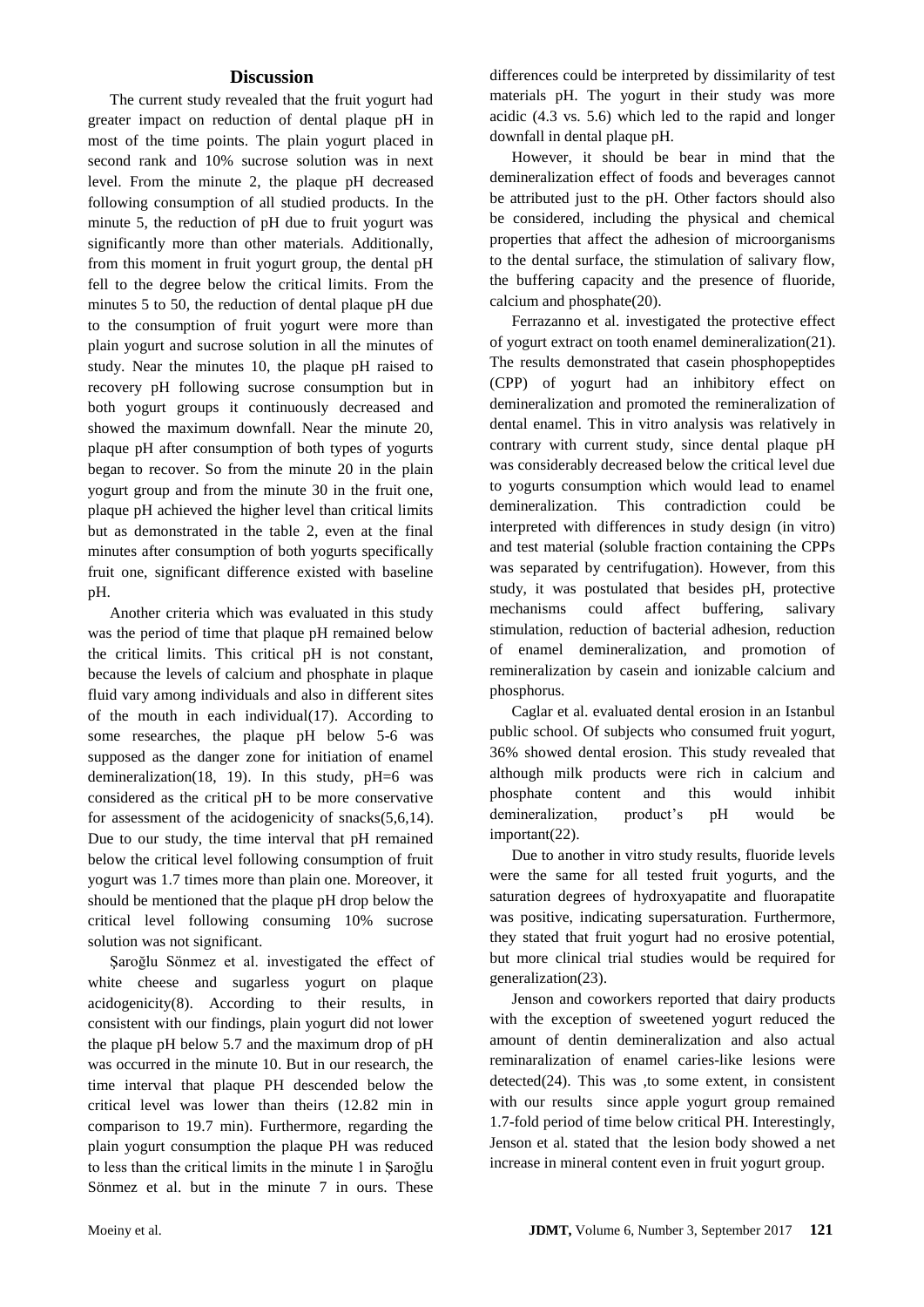In the other study by Saeed et al. the effect of some beverages on plaque pH was evaluated. According to their report, cola and orange juice are acidogenic and frequent intake should be discouraged but a reasonable intake of unsweetened milk may be advised safely(25).

Blacker et al. investigated the erosive potential of smoothies in an in vitro study. They stated that the majority of the drinks had a baseline pH below the critical pH of enamel (5.5) except the yogurt, vanilla bean and honey. The immersion of the tooth samples in the drinks led to reductions in their surface hardness but these were only significant for the cranberry, blueberry and cherry fruit smoothie and homemade strawberry and banana fruit smoothie. The most depth loss was recorded in kiwi, apple and lime smoothie groups(26).

An interesting observation in the study by Bamise et al. was the greater amount of titratable acid in the yogurt drinks than acidic cola drink. Due to their findings yogurt drinks have greater erosive potential. Cola are usually acidulated with phosphoric acid while yogurts contains lactic acid, which has been found to be one the most erosive acidizing agents and cause linear release of calcium and phosphorus, while phosphoric acid lead to only calcium release(27).

Based on the data which was delivered by the factory, the fruit yogurt of current study contained 6% sucrose. But higher reduction in dental plaque PH were recorded in different time points in fruit yogurt group compared with 10% sucrose solution group. The logical justification would be the yogurt acidic degree, or the factory claim inaccuracy about the yogurt's sucrose content.

The acidic capacity of juice and other beverages in enamel demineralization depends on the PH, acid type, and titratable acidity(TA)(27). Some researchers suggest that TA would be a better guide than the inherent pH of the product for potential dental erosiveness. TA or buffering capacity is defined as the total number of acid molecules and actual availability of hydrogen ion for interaction with the tooth surface and thus it is an indicator of erosive potential. So the greater the TA, the longer time it will take for saliva to restore the pH value (salivary clearance)(28, 29).

In our study, TA of yogurts did not measure but according to table 1, fruit yogurt PH (PH=4) was lower than plain yogurt (PH= 5.6). Therefore, this could be the logical reason for its rapid and longer reduction of plaque pH. The other factor which can influence the plaque PH is the amount of added sugar. Sucrose is considered to be much more cariogenic than other sugars. The fruit Yogurt tested in current study had 6% additional sucrose while the plain yogurt was sugarfree and it could be the other explanation for plaque PH variations.

However, several mechanisms are existed by which dairy products may reduce enamel demineralization. Firstly, adsorption of milk proteins to the enamel surface may impede demineralization; secondly, milk fat could be adsorbed onto the enamel and have a protective role; and thirdly, milk enzymes may reduce the growth of acidogenic bacteria(21, 30). Other parameters which may exert a direct effect on the tooth surface include calcium, phosphorus and CPPs. Since milk and yogurt have similar elements, it can be supposed that both products may have similar protective effect against dental caries. Furthermore, the protein content of yogurt is higher than milk because of the addition of non-fat dry milk(21).

Yogurt is a dairy product produced by bacterial fermentation of milk. Fermentation of the milk sugar (lactose) under controlled temperatures and environmental conditions produces lactic acid, which cause milk protein to give yogurt its texture and its special taste(31). Fermentation has little effect on the mineral ingredients of milk, thus the total mineral content remains unchanged in the yogurt. Moreover, because of the lower pH of yogurt compared with milk, its calcium content would be in ionic form(21).

Regarding the table 1, the mineral content of both yogurts were similar and the main difference was the protein level which in plain yogurt was 0.8 percent more than fruit one. Furthermore, the percentage of dry matter was approximately 6% more in fruit yogurt. Perhaps adding the fermentable carbohydrates to fruit one might cause the acidic action, till the protective mechanism of existed protein could not be able to inhibit more and longer reduction in plaque pH.

Generally, it can be concluded that although yogurt is considered as the healthy snack, improper consumption of this product may lead to erosive and permanent damage to teeth especially in children and adolescent with immature teeth.

Although it is not logical to set limits on usage of this nutrient snack, children should be advised and encouraged to keep yogurt to mealtimes if possible and to swallow it down in one rather than sipping it over a long period. Furthermore, eating of plain yogurt should be more encouraged.

In conclusion, although the average of plaque pH following fruit yogurt consumption was lower than plain one, both types of yogurt could have adverse effect on dental enamel especially in high risk children.

### **References**

1. Telgi RL, Yadav V, Telgi CR, Boppana N. In vivo dental plaque pH after consumption of dairy products. General dentistry. 2012;61(3):56-9.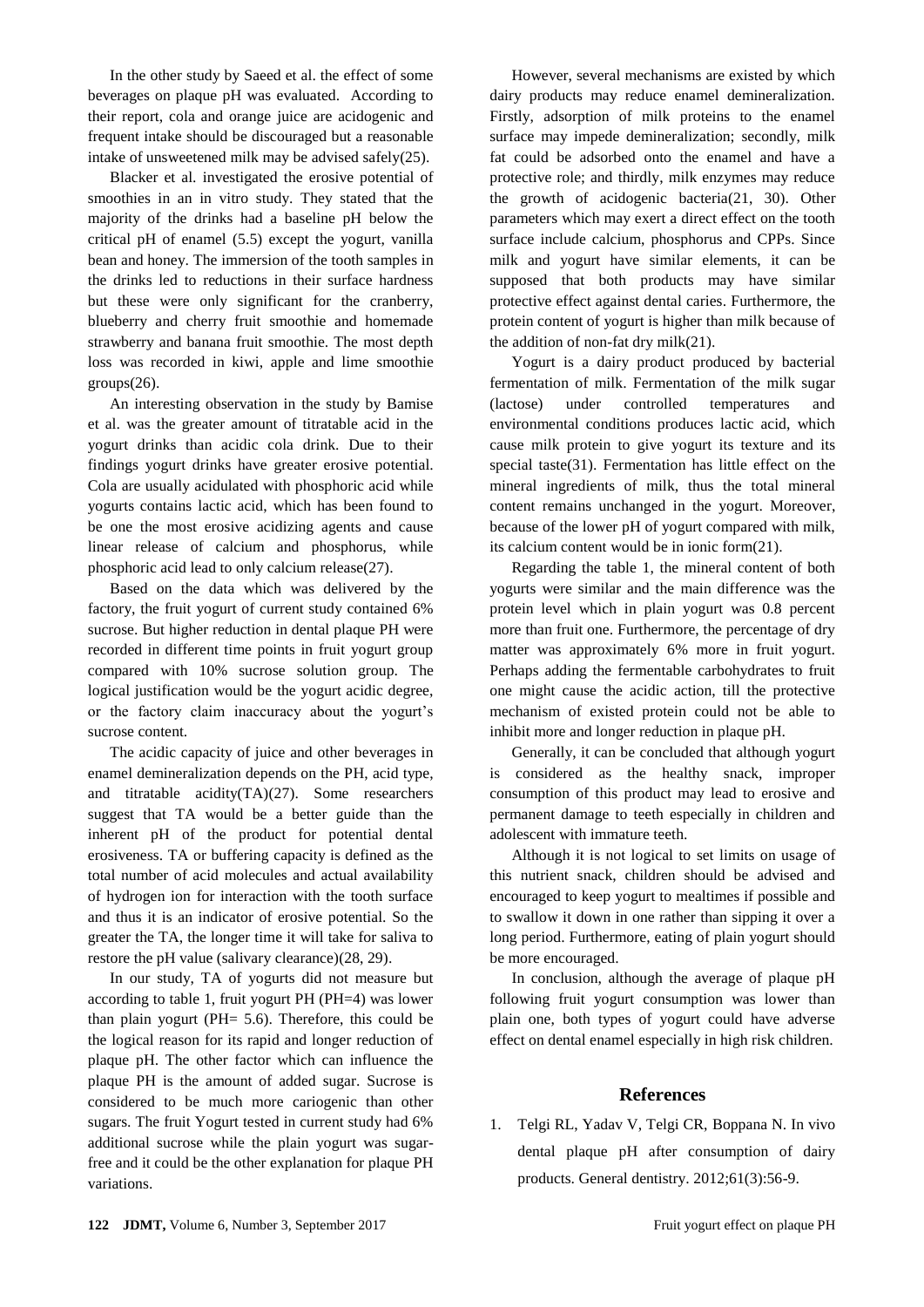- 2. Wang H, Livingston KA, Fox CS, Meigs JB, Jacques PF. Yogurt consumption is associated with better diet quality and metabolic profile in American men and women. Nutrition Research. 2013;33(1):18-26.
- 3. Flichy-Fernández A-J, Alegre-Domingo T, Peñarrocha-Oltra D, Peñarrocha-Diago M. Probiotic treatment in the oral cavity: An update. Med Oral Patol Oral Cir Bucal. 2010;15(5):e677- 80.
- 4. Petti S, Tarsitani G, D'arca AS. Antibacterial activity of yoghurt against viridans streptococci in vitro. Archives of oral biology. 2008;53(10):985- 90.
- 5. Huang G-F, Chang H-H, Wang Y-L, Guo M-K. Effect of oral rinse with soft drinks on human plaque pH. Chinese Dental Journal. 2001;20(2):83-92.
- 6. Moeiny P, Shafizadeh N, Biabani S, Raofie F. Evaluation of the Effect of Three Different Iranian Industrial Fruit Juices on Plaque PH. Journal of Islamic Dental Association of Iran. 2013;25(2):155-63.
- 7. Kearns CE, Glantz SA, Schmidt LA. Sugar industry influence on the scientific agenda of the National Institute of Dental Research's 1971 National Caries Program: a historical analysis of internal documents. PLoS Med. 2015;12(3):e1001798.
- 8. Şaroğlu Sönmez I, Aras Ş. Effect of white cheese and sugarless yoghurt on dental plaque acidogenicity. Caries research. 2007;41(3):208-11.
- 9. Ravishankar T, Yadav V, Tangade P, Tirth A, Chaitra T. Effect of consuming different dairy products on calcium, phosphorus and pH levels of human dental plaque: a comparative study. European Archives of Paediatric Dentistry. 2012;13(3):144-8.
- 10. Çaglar E, Sandalli N, Kuscu OO, Kargul B. The buffering capacity of probiotic yogurt. Acta stomatologica Croatica. 2011;45(1):41-5.
- 11. Krasse B. The cariogenic potential of foods--a critical review of current methods. International dental journal. 1985;35(1):36-42.
- 12. Lingström P, Imfeld T, Birkhed D. Comparison of three different methods for measurement of plaque-pH in humans after consumption of soft bread and potato chips. Journal of Dental Research. 1993;72(5):865-70.
- 13. Axelsson P. Diagnosis and risk prediction of dental caries: Quintessence Publishing Company; 2000.
- 14. Moeiny P, Askari MS, Raofie F, Zahedi Rad S. Effect of soy and bovine milks on the dental plaque pH. Journal of Dental Medicine. 2016;29(2):101-8.
- 15. Heijnsbroek M, Gerardu V, Buijs M, Van Loveren C, Ten Cate J, Timmerman M, et al. Increased salivary fluoride concentrations after post-brush fluoride rinsing not reflected in dental plaque. Caries research. 2006;40(5):444-8.
- 16. Jawale BA, Bendgude V, Mahuli AV, Dave B, Kulkarni H, Mittal S. Dental plaque pH variation with regular soft drink, diet soft drink, and high energy drink: An in vivo study. J Contemp Dent Pract. 2012;13(2):201-4.
- 17. Dawes C. What is the critical pH and why does a tooth dissolve in acid? Journal-Canadian Dental Association. 2003;69(11):722-5.
- 18. Kiran Banan L, Hegde A. Plaque and salivary pH changes after consumption of fresh fruit juices. Journal of Clinical Pediatric Dentistry. 2006;30(1):9-13.
- 19. Mortazavi S, Noin S. Plaque pH changes following consumption of two types of plain and bulky bread. Dental research journal. 2011;8(2):80.
- 20. Lodi CS, Sassaki KT, Fraiz FC, Delbem ACB, Martinhon CCR. Evaluation of some properties of fermented milk beverages that affect the demineralization of dental enamel. Brazilian oral research. 2010;24(1):95-101.